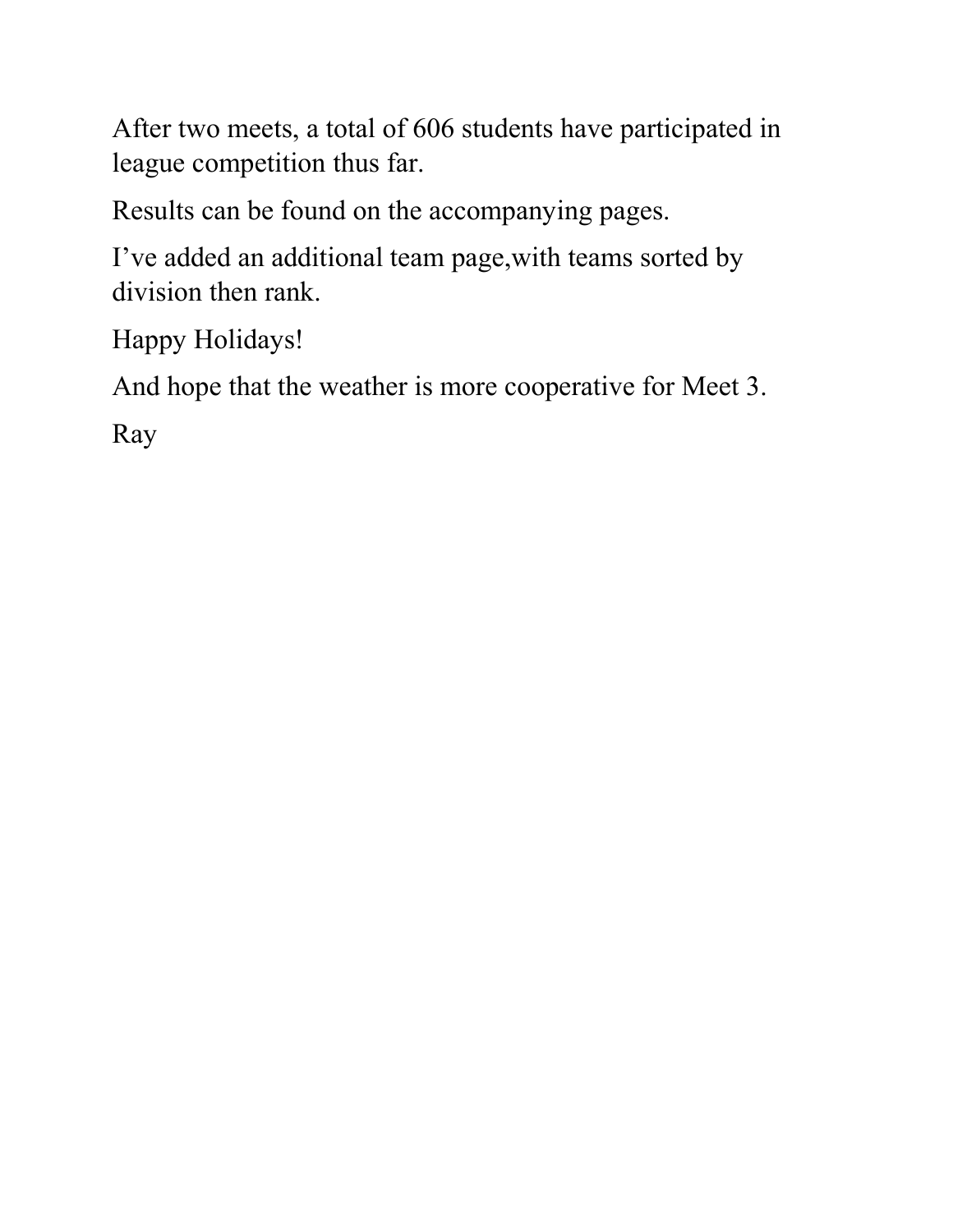## Rhode Island Mathematics League 2019-2020

|                                | <b>Rhode Island Mathematics League</b> | 2019-2020                     |               |       |                 |
|--------------------------------|----------------------------------------|-------------------------------|---------------|-------|-----------------|
| school                         | <u>Mt I</u>                            | <u>Mt II</u>                  | <u>Mt III</u> | Mt IV | <b>Total</b>    |
| Wheeler School                 | 84                                     | 91                            |               |       | 175             |
| <b>Barrington HS</b>           | 70                                     | 89                            |               |       | 159             |
| East Greenwich HS              | 65                                     | 90                            |               |       | 155             |
| Moses Brown School             | 65                                     | 80                            |               |       | 145             |
| Portsmouth HS                  | 54                                     | 65                            |               |       | 119             |
| Cranston HS East               | 47                                     | 65                            |               |       | 112             |
| Bishop Hendricken HS           | 43                                     | 58                            |               |       | 101             |
| Cumberland HS                  | 39                                     | 60                            |               |       | 99              |
| Lincoln HS                     | 42                                     | 56                            |               |       | 98              |
| So. Kingstown HS               | 36                                     | 62                            |               |       | 98              |
| The Prout School               | 54                                     | 44                            |               |       | 98              |
| La Salle Academy               | $30\,$                                 | 52                            |               |       | 82              |
| Exeter-W.Greenwich HS          | 44                                     | 36                            |               |       | 80              |
| Cranston HS West               | 33                                     | 45                            |               |       | 78              |
| Westerly HS                    | 33                                     | 39                            |               |       | 72              |
| <b>Burrillville HS</b>         | 26                                     | 43                            |               |       | 69              |
| North Kingstown HS             | 29                                     | 36                            |               |       | 65              |
| Ponaganset HS                  | 29                                     | 35                            |               |       | 64              |
| Toll Gate HS                   | 27                                     | 35                            |               |       | 62              |
| Chariho Regional HS            | 23                                     | 35                            |               |       | 58              |
| Rocky Hill School              | <b>DNP</b>                             | 57                            |               |       | 57              |
| North Smithfield HS            | 22                                     | 33                            |               |       | 55              |
| Classical HS                   | <b>DNP</b>                             | 51                            |               |       | 51              |
| Mt St Charles Academy          | 23                                     | 26                            |               |       | 49              |
| St Mary Academy Bayview        | 18                                     | 23                            |               |       | 41              |
| The Greene School              | 18                                     | 21                            |               |       | 39              |
| Narragansett HS                | 17                                     | 21                            |               |       | 38              |
| West Warwick HS                | 15                                     | 21                            |               |       | $36\,$          |
| Middletown HS                  | 20                                     | 15                            |               |       | 35              |
| North Providence HS            | 18                                     | 12                            |               |       | 30 <sup>°</sup> |
| Woonsocket HS                  | 14                                     | $\boldsymbol{9}$              |               |       | 23              |
| St Raphael Academy             | $\boldsymbol{9}$                       | $12$                          |               |       | 21              |
| Pilgrim HS                     | $\,6\,$                                | 14                            |               |       | 20              |
| Tolman HS                      | $\boldsymbol{9}$                       | $5\phantom{.0}$               |               |       | 14              |
| Beacon Charter HS for the Arts | $\overline{5}$                         | $\mathbf{1}$                  |               |       | $\,6\,$         |
| Mt Pleasant HS                 | $\overline{2}$                         |                               |               |       | 2 <sup>7</sup>  |
| <b>Times Squared Academy</b>   | $\pmb{0}$                              | $\mathbf 0$<br>$\overline{2}$ |               |       | $2^{\circ}$     |
|                                |                                        |                               |               |       |                 |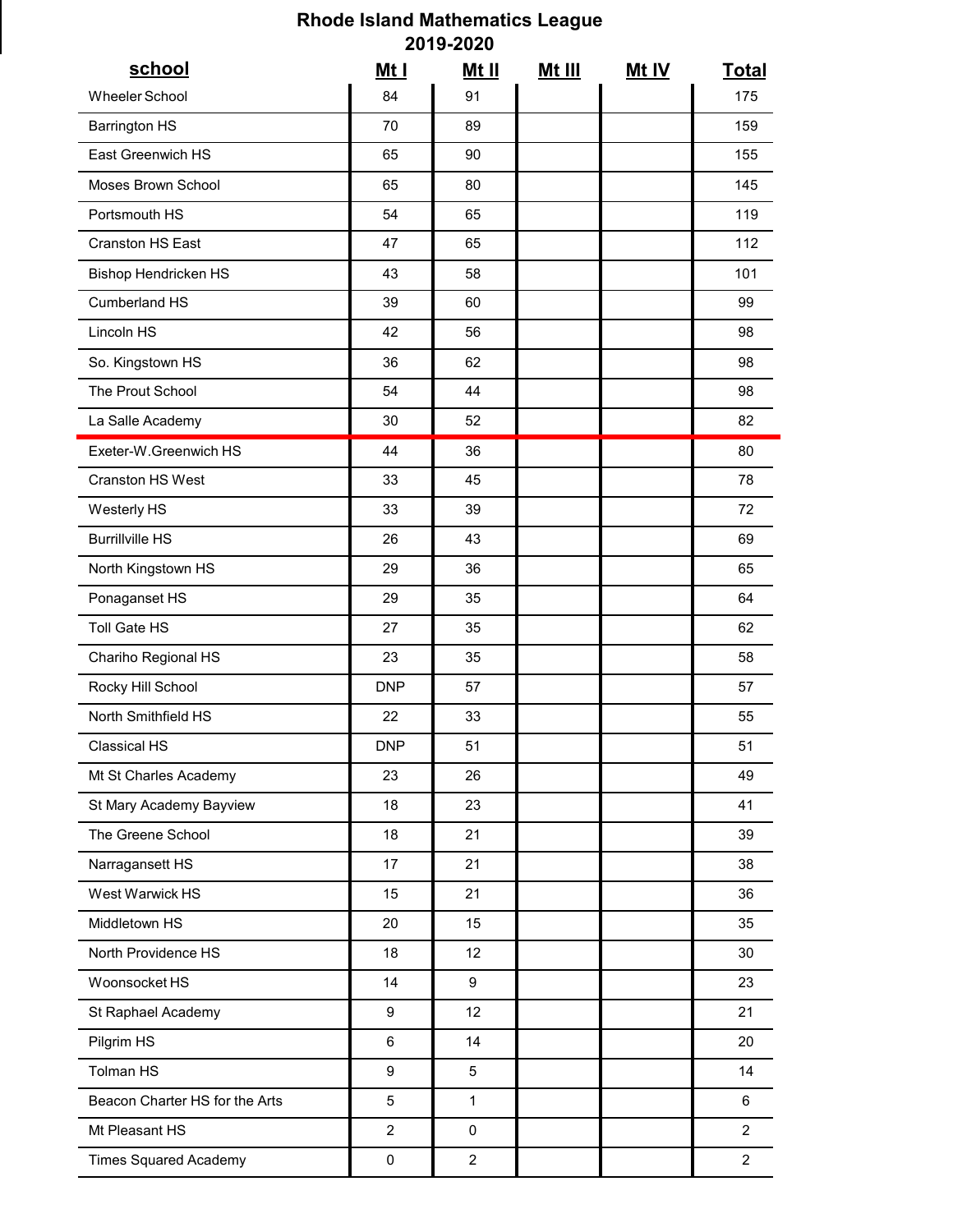## Rhode Island Mathematics League 2019-2020

| <b>Rhode Island Mathematics League</b><br>2019-2020 |                |                |               |              |                 |
|-----------------------------------------------------|----------------|----------------|---------------|--------------|-----------------|
| school                                              | <u>Mt I</u>    | <u>Mt II</u>   | <u>Mt III</u> | <u>Mt IV</u> | <b>Total</b>    |
| Portsmouth HS                                       | 54             | 65             |               |              | 119             |
| Middletown HS                                       | 20             | 15             |               |              | 35              |
| La Salle Academy                                    | 30             | 52             |               |              | 82              |
| St Raphael Academy                                  | 9              | 12             |               |              | 21              |
| Tolman HS                                           | 9              | 5              |               |              | 14              |
| Mt Pleasant HS                                      | $\overline{2}$ | $\mathbf 0$    |               |              | $2^{\circ}$     |
| <b>Times Squared Academy</b>                        | 0              | $\overline{2}$ |               |              | $2^{\circ}$     |
| Cranston HS East                                    | 47             | 65             |               |              | 112             |
| Bishop Hendricken HS                                | 43             | 58             |               |              | 101             |
| Cranston HS West                                    | 33             | 45             |               |              | 78              |
| Toll Gate HS                                        | 27             | 35             |               |              | 62              |
| Pilgrim HS                                          | 6              | $14$           |               |              | 20              |
| Cumberland HS                                       | 39             | 60             |               |              | 99              |
| Lincoln HS                                          | 42             | 56             |               |              | 98              |
| <b>Burrillville HS</b>                              | 26             | 43             |               |              | 69              |
| Ponaganset HS                                       | 29             | 35             |               |              | 64              |
| North Smithfield HS                                 | 22             | 33             |               |              | 55              |
| Mt St Charles Academy                               | 23             | 26             |               |              | 49              |
| North Providence HS                                 | 18             | 12             |               |              | 30              |
| Woonsocket HS                                       | 14             | 9              |               |              | 23              |
| Beacon Charter HS for the Arts                      | 5              | $\mathbf{1}$   |               |              | $6\overline{6}$ |
| Wheeler School                                      | 84             | 91             |               |              | 175             |
| <b>Barrington HS</b>                                | 70             | 89             |               |              | 159             |
| Moses Brown School                                  | 65             | 80             |               |              | 145             |
| Classical HS                                        | <b>DNP</b>     | 51             |               |              | 51              |
| St Mary Academy Bayview                             | 18             | 23             |               |              | 41              |
| So. Kingstown HS                                    | 36             | 62             |               |              | 98              |
| The Prout School                                    | 54             | 44             |               |              | 98              |
| Westerly HS                                         | 33             | 39             |               |              | 72              |
| North Kingstown HS                                  | 29             | 36             |               |              | 65              |
| Chariho Regional HS                                 | 23             | 35             |               |              | 58              |
| Narragansett HS                                     | $17$           | 21             |               |              | 38              |
| East Greenwich HS                                   | 65             | 90             |               |              | 155             |
| Exeter-W.Greenwich HS                               | 44             | 36             |               |              | 80              |
| Rocky Hill School                                   | DNP            | 57             |               |              | $57\,$          |
| The Greene School                                   | $18$           | 21             |               |              | $39\,$          |
| West Warwick HS                                     | 15             | 21             |               |              | $36\,$          |
|                                                     |                |                |               |              |                 |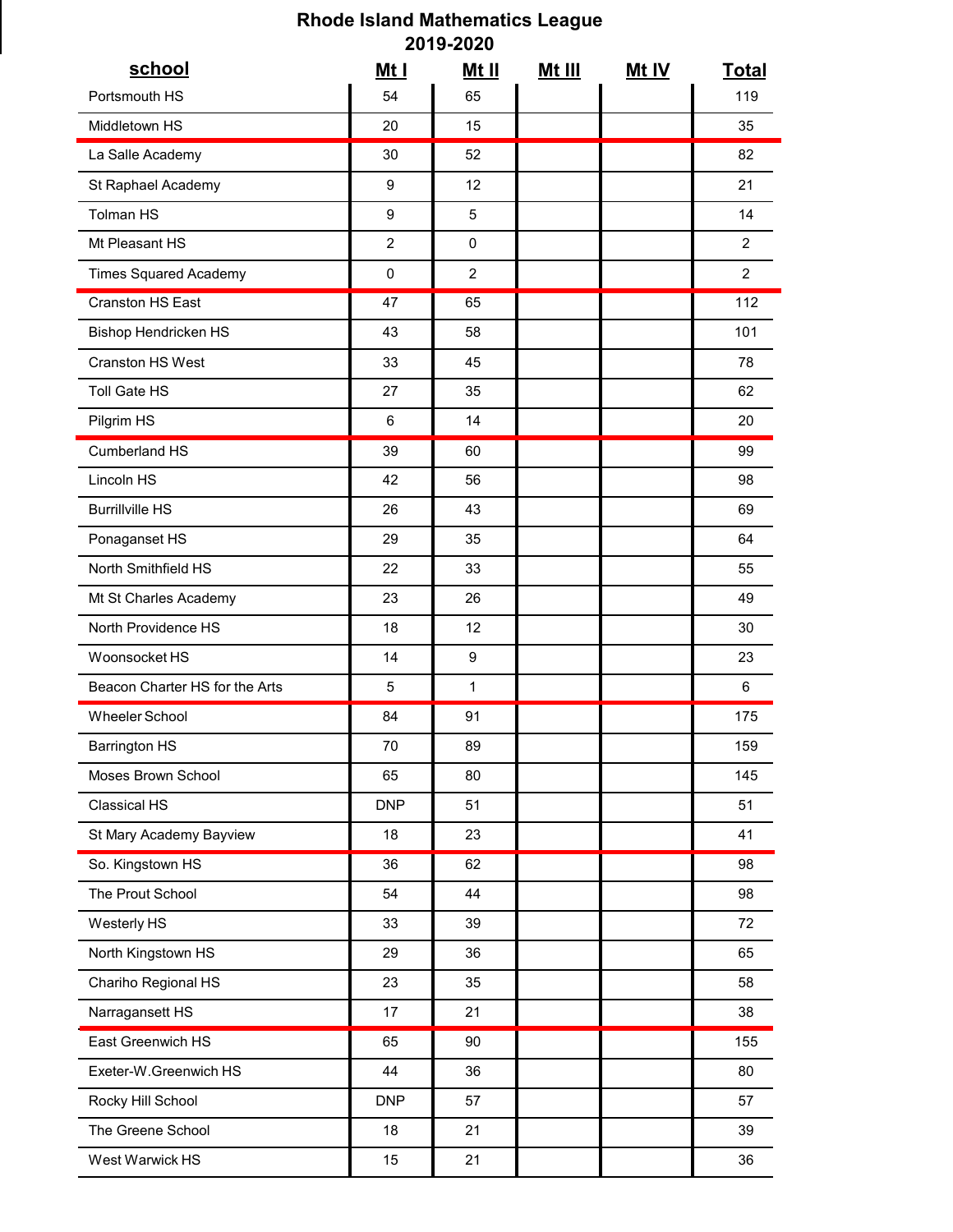| <b>Name</b>        | <b>School</b>         | Grade | <b>Cumulative High Scorers 2019-2020</b> |    | Mt 1 Mt 2 Mt 3 Mt 4 | <b>Total</b>    |
|--------------------|-----------------------|-------|------------------------------------------|----|---------------------|-----------------|
| Robert Hoffert     | The Prout School      | 12    | 18                                       | 18 |                     | 36              |
| Eric Tang          | <b>Wheeler School</b> | 11    | 18                                       | 18 |                     | 36              |
| Neil Panth         | <b>Wheeler School</b> | 10    | 18                                       | 17 |                     | 35              |
| Hannah Bai         | <b>Barrington HS</b>  | 10    | 15                                       | 18 |                     | 33              |
| Harry Feng         | <b>Wheeler School</b> | 9     | 17                                       | 15 |                     | 32              |
| Ayush Gupta        | Wheeler School        | 11    | 16                                       | 16 |                     | 32              |
| Douglas Meeker     | <b>Barrington HS</b>  | 12    | 14                                       | 18 |                     | 32              |
| Daniel Shimberg    | Wheeler School        | 12    | 15                                       | 16 |                     | 31              |
| Julia Xu           | East Greenwich HS     | 10    | 13                                       | 18 |                     | 31              |
| Andrew Babb        | East Greenwich HS     | 12    | 15                                       | 15 |                     | 30 <sup>°</sup> |
| Lohith Chatragadda | Lincoln HS            | 10    | 16                                       | 14 |                     | 30 <sup>°</sup> |
| Jessica Liang      | <b>Barrington HS</b>  | 11    | 14                                       | 16 |                     | 30 <sup>°</sup> |
| Suraj Sait         | East Greenwich HS     | 12    | 15                                       | 15 |                     | 30 <sup>°</sup> |
| Nathan Xing        | Moses Brown School    | 10    | 12                                       | 18 |                     | 30 <sup>°</sup> |

## Rhode Island Mathematics League Cumulative High Scorers 2019-2020